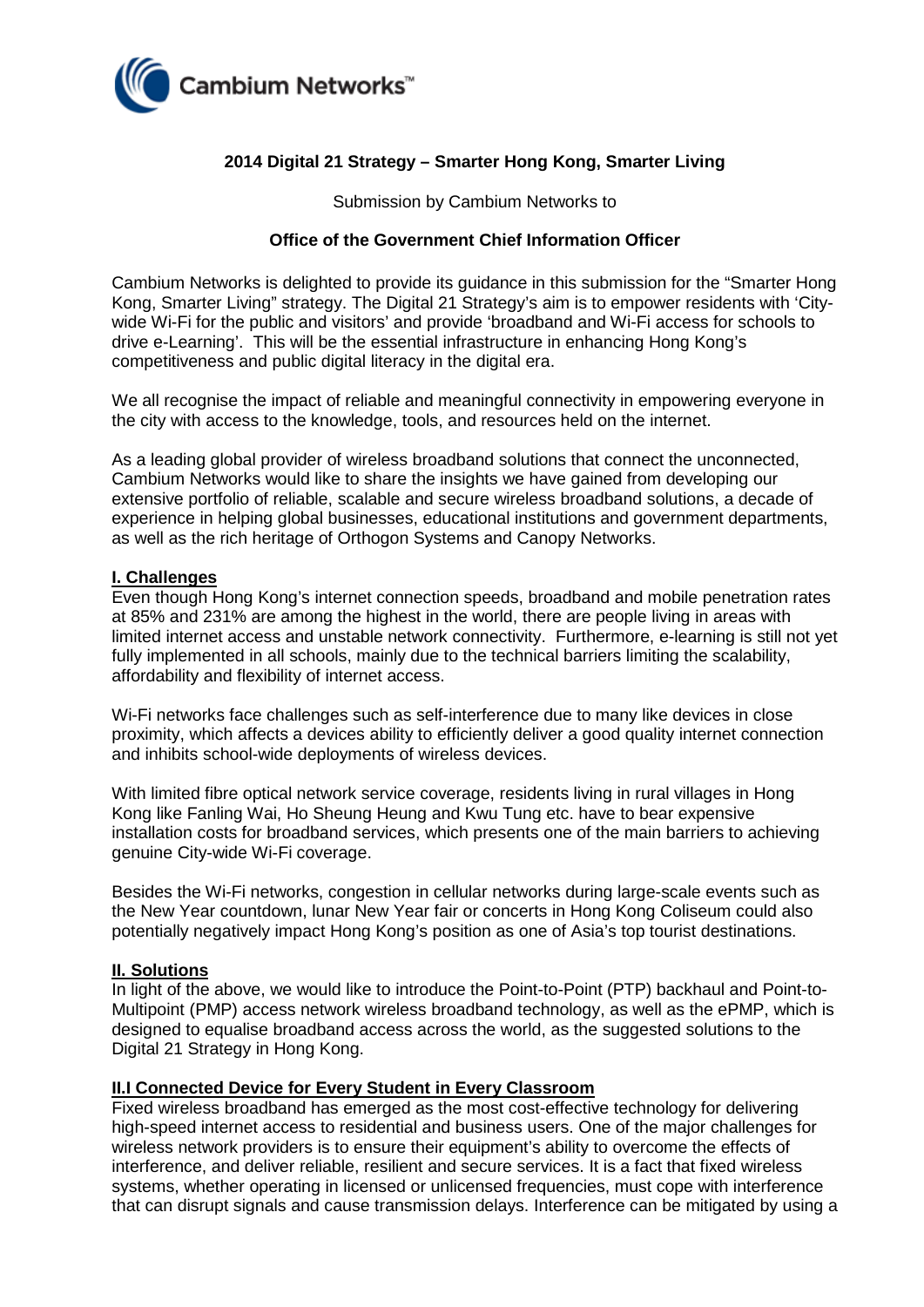fixed wireless solution that is designed with synchronised delivering consistently reliable performance and connectivity, enhanced user satisfaction and positive academic and sociological impact.

Cambium Networks solutions reduce interference in many ways, which include the following unique interference-neutralising solutions and typical techniques used in minimising ambient noise.

**GPS Synchronisation.** Cambium leads the wireless industry in its usage of powerful GPS synchronization capabilities in all its PMP networks. This valuable capability dramatically reduces self-interference in both licensed and unlicensed frequency bands. GPS synchronization allows all sites to be set to the exact same clock so network timing is very precise. As shown in the diagram, GPS satellite timing signals reach the GPS receivers in each of the network's access point radios, establishing a common timing reference. This allows all the access point radios in the network — whether hundreds or thousands — to transmit at the same time and alternatively receive as all subscriber modules in the network transmit at the same time in turn. This helps prevent radio signals transmitted by an access point transceiver to interfere with reception of a user signal by another access point transceiver, perhaps the most onerous kind of self-interference in time-division duplex radio networks. With GPS synchronization, service providers can be certain that their networks can scale and grow elegantly to serve increasing numbers of users and applications.



Equipment key:

- Point-to-Multipoint access point cluster & cluster management module
- GPS antenna
- Point-to-Multipoint subscriber module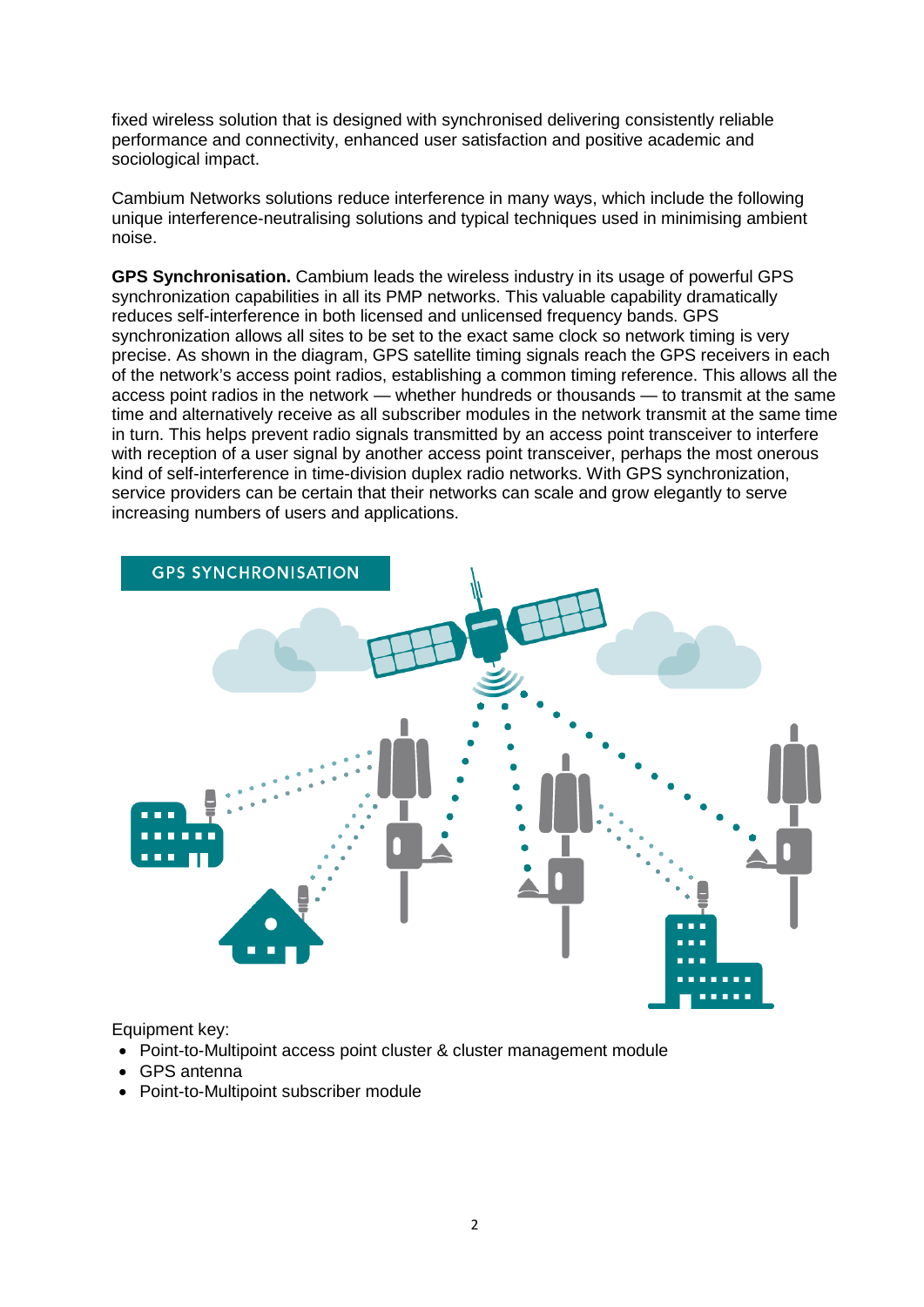

Poor coverage in an unsynchronised dense deployment due to high interference



PMP coverage in a synchronised dense deployment – large area of good coverage with little self-interference levels

**Directional Antennas.** Antennas focus RF transmissions and eliminate susceptibility to signals from outside of the transmission area. Cambium PMP products use directional antennas to focus and narrow the signal beamwidths to make them more efficient, strengthening the main signal while minimising side and rear signal leakage and reducing interference to other transmissions. This reduces the noise floor from unwanted transmissions including emissions from other devices and networks in the spectrum.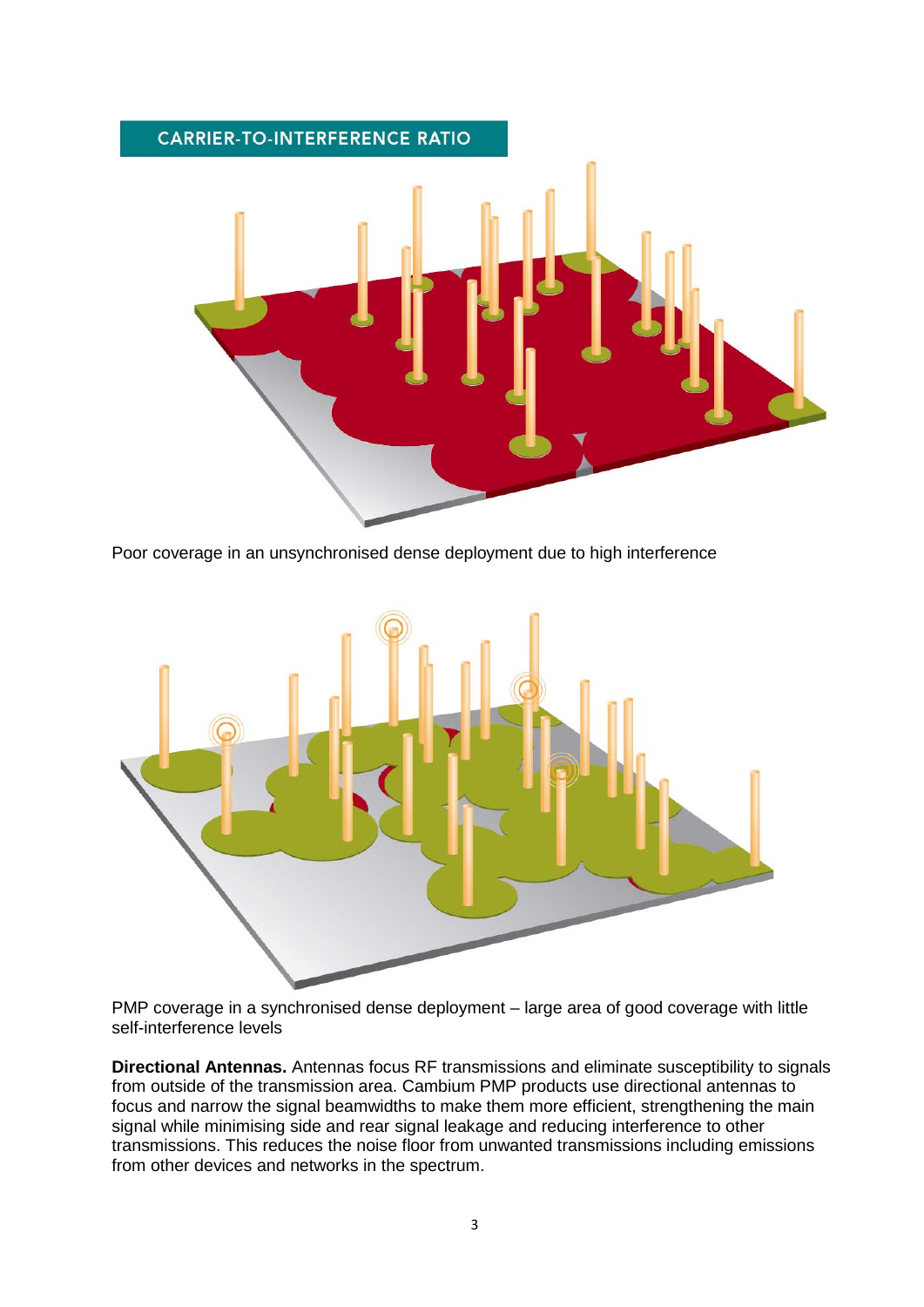**Cambium Air Interface Protocol.** For the most effective interference mitigation, it is crucial to have a network designed to prevent or reduce unwanted signals. This begins with the design approach taken in the Media Access Control (MAC) layer. Unlike many other systems, Cambium designs its MAC frame to carry radio data packets (RDP) of a relatively small size. If and when interference corrupts reception of an RDP, the small size means that retransmission of RDPs is kept to a minimum, assuring a negligible impact on overall network throughput. Cambium's PMP equipment also incorporates centralized request-grant transmission control that reduces demand contention and allows subscriber modules to transmit data only when permitted by the access point, reducing data packet corruption and retransmission and maximizing throughput.

**Noise Filters.** Cambium PMP networks also provide leading edge noise filters that help reduce the effects of interference from signals in the neighbouring frequencies, thus improving reliability of communications.

**Carrier-To-Interference Ratio (C/I) Ratio.** The C/I ratio measures signal strength versus interference strength. The lower the C/I ratio, the more difficult it is to distinguish the desired incoming signals from the interference. Cambium PMP networks are known for their exceptional ability to decode incoming signals and maximize performance in low C/I environments. Because of their unique design, Cambium radios need a minimum amount of signal above the interfering signal to operate successfully, as shown in the diagram. The result is, in many situations, Cambium radios will work where other radios cannot.

### **Endorsements to the Cambium Networks' PMP Solution**

"We use the Cambium PMP solution because we've found it to be the most resilient connection in our type of urban business environment. The solution keeps the signal strength high, even with rain and interference, providing C/I ratios that allow us to deliver 100% throughput." Shane Hampton, Vice President of Market Development at Business Only Broadband, the largest fixed wireless broadband provider in Chicagoland, with additional presence in the Milwaukee and New York City metropolitan areas, said.

"We found that the carrier-to-interference ratio on the Cambium system is so small that the system can operate with substantial interference and still maintain higher-quality of service than alternative equipment. Even in congested bands, the Cambium equipment gives us great penetration in the high foliage areas and mitigates interference amazingly well." Mark Novey, Director of Information Technology of Telpage, a privately owned and managed, Mid Atlantic based mass communications company, said.

# **Case Study**

With more than 800 languages officially recognised among its seven million people, Papua New Guinea has some of the most difficult geographical and challenging weather conditions anywhere on earth. Approximately 80% of its population live in remote villages with no road access.

The challenge for Digicel Business, Cambium Networks' partner, was to connect the country's Department of Education's head office with its regional offices, serving over 10,000 schools across the country in some of the remotest locations. With no internet access, the administrators and teachers at the regional offices had no modern systems or applications, meaning they were unable to perform simple transactions and tasks, such as payroll.

The solution was Digicel Business' Private Branch Networks VPN service, a unique service that has been tailored to provide secure VPN (virtual private network) connectivity for branch offices and low latency resulting in fast response. Playing a key role was Cambium's PMP430, a fixed wireless broadband solution that operates in the 5.4 GHz and 5.8 GHz frequency bands, and extends high-speed connectivity to un-served and hard-to-reach locations and customers at low investment costs. Equipped with OFDM technology, the PMP430 delivers outstanding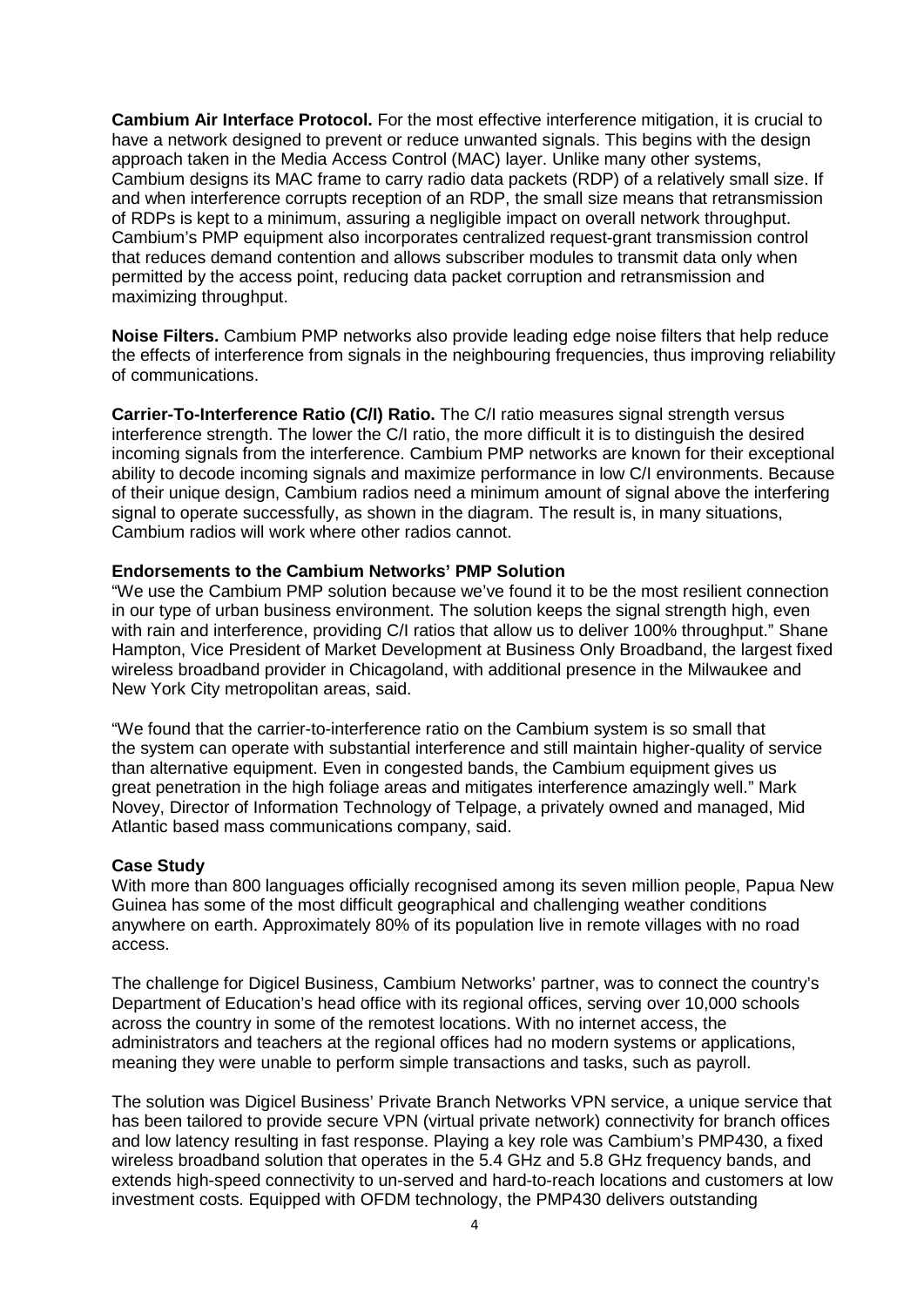throughput, long range, line of sight (LOS) and near-line of sight (nLOS) performance for reliable and secure data, voice and video connectivity.

With the effective combination of Cambium's Point to Multipoint PMP430, and Digicel's countrywide coverage, implementation has been ongoing since March 2012, enriching the learning experience for students and teachers. Consistent and reliable connectivity has been achieved for the first time, allowing all staff to have unprecedented access to vital tools and services.

"Bringing together the Cambium PMP430 with our own virtual private network service allowed us to provide connectivity to thousands of schools through the Department of Education offices across Papua New Guinea. Connecting the department's offices across the country provides a critical line of communication, enriching the learning opportunities for students," Gary Seddon, CEO of Digicel Business, a leading global communications provider with operations in 31 markets in the Caribbean, Central America and Asia Pacific, said.

# **II.II Affordable Wireless Broadband Access in Rural Villages**

The expansion of fibre optical network in rural villages would require approval procedures from a range of involved parties, such as the highways department, district rural committees, environmental groups and village residents. Such influences can prove costly and delay the pre progress of deployments.

With the ePMP wireless broadband solution at an affordable cost, local wireless broadband service providers can provide reliable, high-quality broadband connectivity that can be rapidly deployed and expanded without digging up the road. The new ePMP solution provides stable coverage across large service areas and complements existing infrastructures.

Cambium's radios support an impressive 200+ Mbps throughput to deliver bandwidth-intensive services such as VoIP (Voice over IP), video and data to end users across multiple vertical markets. The ePMP is optimized for outdoor applications, offering connectivity up to 21 kilometers per access point with one efficiently PTP and PMP integrated radio.

Using the 5 GHz frequency spectrum, the new ePMP architecture covers major unlicensed global bands and is the most effective connectivity solution for the under-connected and unconnected around the world. The key features and target segments of the new ePMP solution include:

- GPS Synchronization for seamless scalability and minimal interference.
- Quality of Service (QoS) ensures superior consistency and integrity for VoIP (Voice over IP), video and data services.
- Reliability is provided by quality components that have been rigorously field tested to minimize service requirement and maximize performance.

# **Wireless Service Providers (WISPs)**

- **Rural and Municipal Connectivity** Rapidly expand customer base and service offerings by reaching new business and residential subscribers in distant and high-density areas. Increase revenue by offering high-throughput low-latency services including VoIP (Voice over IP), video and data.
- **Remote Office Connectivity** Efficiently deploy reliable wireless connectivity to remote offices in hard-to-reach areas, increasing presence, market share and revenue.
- **Primary or Redundant Connectivity** Provide primary wireless connectivity to networks of any size located in remote locations. Expand capabilities and ensure stability by providing secondary wireless links in case of primary wire line failures.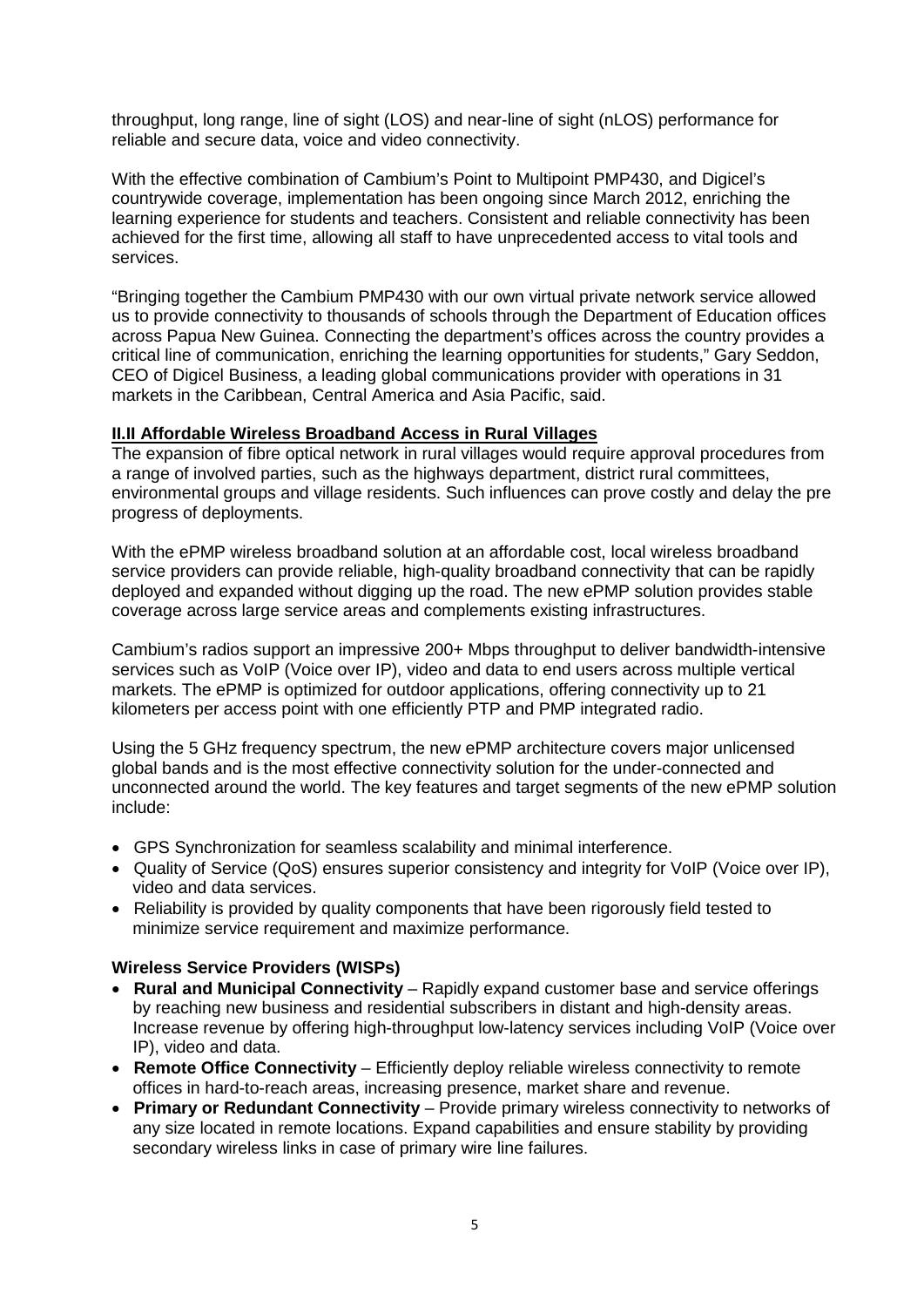Other than providing affordable wireless broadband connectivity to residents in local villages, the ePMP solution also bring opportunities to traditional businesses in rural areas such as soy sauce plants, organic vegetable farms and village cuisine restaurants etc. to transform their operations with innovative technologies.

# **Enterprises**

- **Video Surveillance** Monitor large, dense work locations, remote unmanned sites, isolated regions prone to environmental disaster and areas of suspected criminal activity.
- **Device/Site Monitoring** Increase effectiveness of Industrial Control Systems (ICS) by monitoring and evaluating the entire physical infrastructure, across multiple sites and long distances.
- **LAN Extension** Build a wireless infrastructure to connect indoor wireless local area networks (WLANs), creating a complete wireless IP network for private, and campus-style connectivity.
- **Leased Line Replacement** Rapidly establish secure links from building to building or to remote branch offices at a fraction of the cost of telecom leased lines or deployment of wire line broadband systems.

# **Case Study – Seattle's Chinatown is safe and secure using the new ePMP Situation**

The busy Chinatown International District is the centre of Seattle's Asian American community. This is where Asian Americans live and work together. It is collectively called a BIA (Business Improvement Area), providing a mechanism for businesses and property owners to obtain improvements for their district. Maintaining a flourishing business environment and fostering social relationships is vitally important for the development of this international neighbourhood. The existing wireless mesh surveillance system connected ten cameras over a six square block area to maintain safety. This system was inefficient, unreliable and difficult to support. Cascade Networks decided to find a better solution that would be easier to maintain and expand going forward and better serve this booming multicultural community.

# **Solution**

Cascade Networks, which has successfully provided wireless business and residential services in the state of Washington for many years, selected the ePMP solution from Cambium Networks. This solution was a better fit for their needs because it delivered resiliency and configuration flexibility. It helped to preserve public safety and provide conditions for further business expansion. The new architecture was deployed within several hours and all radios were configured for an integrated PMP-PTP solution.

# **Results/Customer Benefits**

The ePMP solution from Cambium Networks established a reliable and cost-effective video surveillance service in the busy Chinatown International District. The first installation was so successful, flexible and easy to maintain that Cascade Networks decided to roll-out similar systems across other districts. This included businesses and university complexes in the area. Finally, the community got the reassurance it needed about safety and the ability to look forward towards new levels of economic growth.

The most beneficial ePMP features used in the deployments are:

- Downlink/Uplink Ratio Adjustment Capability helps to regulate downlink/ uplink traffic based on video surveillance services that require greater uplink resources.
- TDD (Time Division Duplexing) Cycle synchronized by GPS enables frequency reuse and scalability for APs (Access Points) on a tower. In a four sector deployment only two frequencies are required.
- Graphical Web-based Management User Interface provides comprehensive fault, configuration, performance and security management functions. It is powerful, intuitive and offers a comprehensive feature set.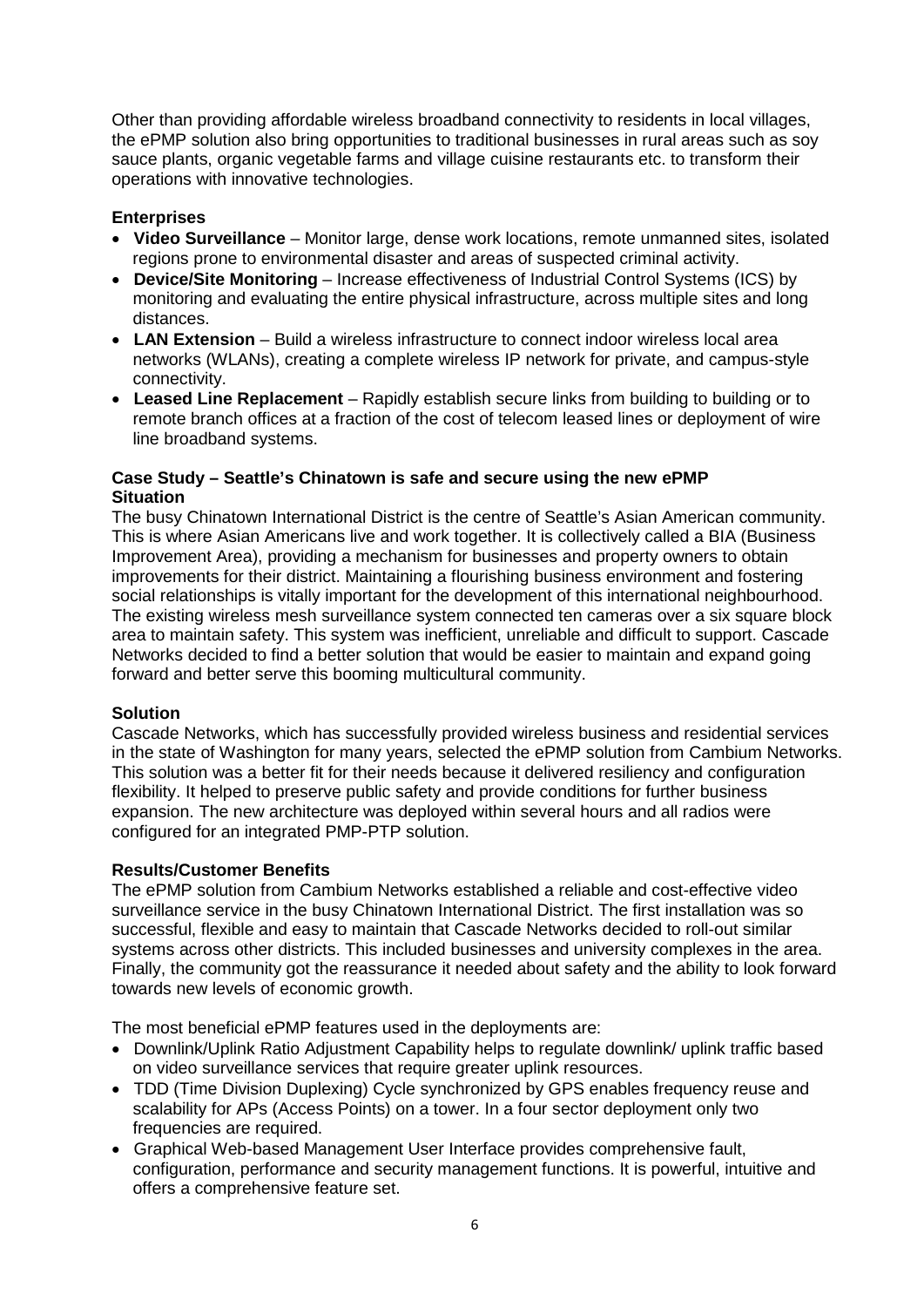- Low 5-10 W power consumption minimizes the hardware configuration changes needed to operate and power the new equipment.
- Flexible power options with Cat 5e cable allow to the system to operate on a 12 VDC power supply that was already installed in the exiting radio locations.

### **Endorsement to Cambium Networks' ePMP solution**

"The success of the Chinatown International District, one of Seattle's key business improvement areas, hinges on the ability of its business owners to work together in creating a safe, flourishing commercial environment in this emerging neighbourhood. The existing mesh networking architecture that had been supporting their video surveillance was unreliable so we quickly made an effective equipment change," said Brian Magnuson, President of Cascade Networks. "We found exactly what we needed with ePMP. Its reliability for high-quality video surveillance is outstanding, enabling us to offer the District peace of mind."

### **II.III Always Connected with Mobile Devices**

Recently, Facebook launched the internet.org initiative that supports internet connectivity being a human right. A smartphone – i.e. a device with  $3G/4G$  LTE connectivity – is fast becoming a necessity to most of the Hong Kong people.

As of 1st quarter of 2013, the smartphone penetration rate of Hong Kong is 63%, which is among the highest in the world. Congestion in cellular networks during a large-scale event, causing service delay or even disconnection is disappointing to local citizens and visitors from other countries.

Carriers are aggressively employing small cells to increase capacity in urban areas and provide coverage where gaps currently exist. Wireless technology provides the ability to rapidly deploy reliable small-cell backhaul solutions that can connect where fibre and copper are not available, where fibre may be cost prohibitive (as may occur when spanning long distances), or where time-to-deploy is excessive.

Formerly part of Motorola Solutions, Cambium Networks' Fixed Wireless Broadband solutions deliver reliable, high-performance connectivity in some of the most challenging environments on Earth. We help service providers design the right backhaul solution for multi-technology, smallcell network such as UMTS, HSPA, and LTE.

Cambium Networks' backhaul solutions provide carrier-grade reliability in even the harshest environments. Our wireless Point-to-Point solutions are deployed for LTE backhaul, Wi-Fi Offload, and Mobile Backhaul. OFDM technology and Dynamic Spectrum Optimization enable connectivity in Non-Line-of-Sight applications.

Many large service providers have benefited from our NLOS and interference problem-solving technology, including: AT&T, Bell Mobility, BTiNet, China Mobile, Clearwire, Sprint, Telus, and Verizon etc.

With the high-capacity, scalability and durability, the small cell backhaul supported by the future proof Cambium PTP and PMP wireless backhaul solutions offer high-capacity, flexibility, scalability and reliability that is ready for large-scales events in Hong Kong.